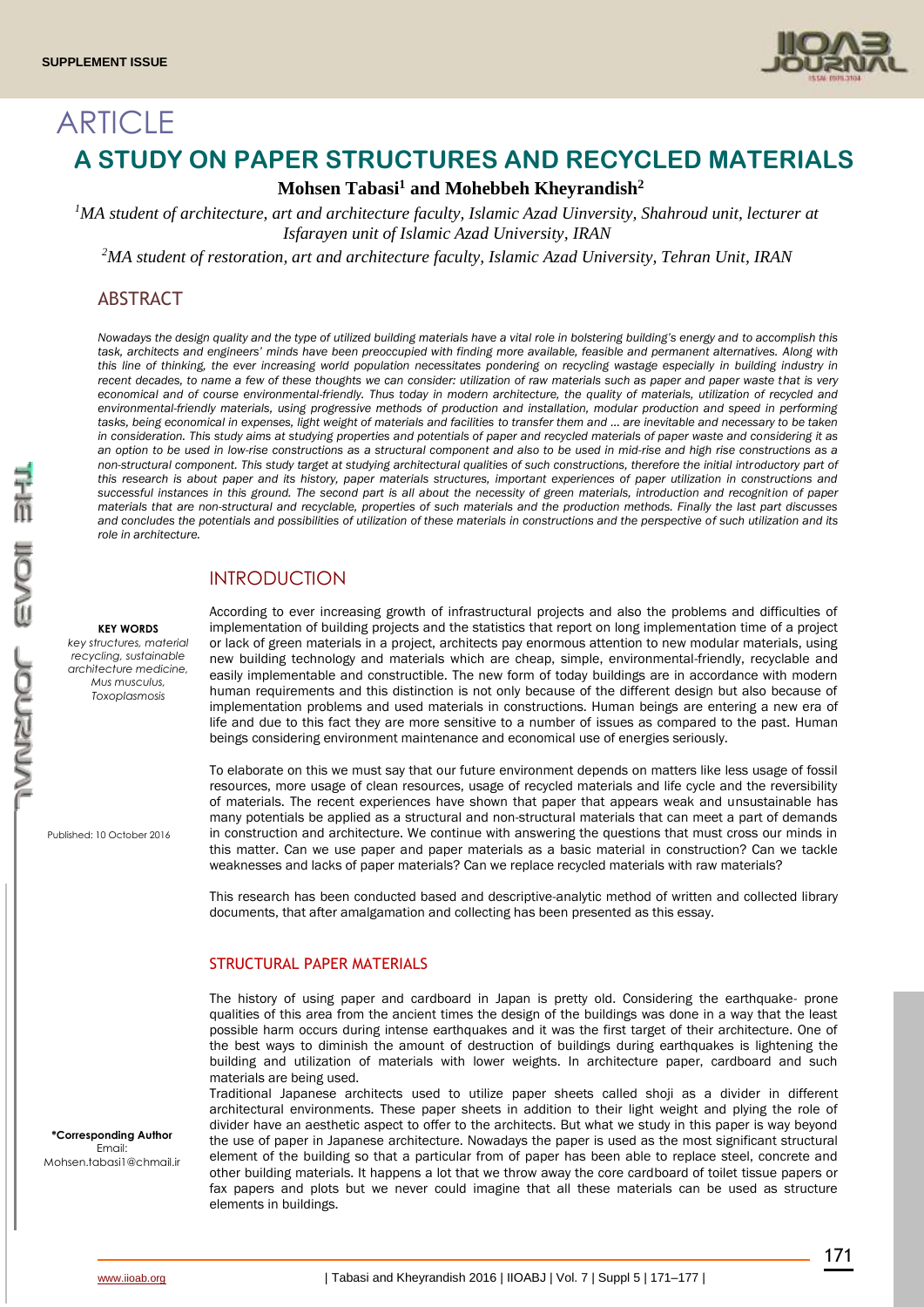

Two recent decades witnessed considerable achievements in development of paper utilization in building equipment and tools, constructing permanent or non-permanent structures such as houses and exhibition halls. These varieties of paper usage is due to its potentials to take different shapes, raw materials, modern additives and the facilities that have been created by new production technologies. Geometric shapes and sections of paper in the form of pipes, folded sheets, honeycombs and crust grant us this capability to use them in architectural environments. The feasibility of creating different geometrical shapes with high resistance and slight mass provides its ground to be used in architectural environments. Because the raw material of paper is wood then its technical properties are similar to wood and a certain qualities of wood is concealed in paper. Pipe shapes of paper that resembles the wooden houses is one of the strongest geometrical shapes to be used in building construction and architecture. Form and shapes of paper usage in houses can be similar to the form and shapes of wooden houses.



#### **Fig. 1:** The machine which turns paper sheets into paper pipes.

If the paper sheets be cut into strips, smeared with glue and wrapped around round rods in a spiral form, a paper pipe with the cross section of tree trunk would be made. Paper pipes according to their expected functions can be made in varieties of diameter, thickness and length. The possibility of making a paste of paper again and its recyclability give us the opportunity to use it over and over again. Cheapness, facilities to change, simple technology, long lasting natural colors that's has been possible with new additives and having no wastage and debris have increase the utilization of these pipes. [8].

……………………………………………………………………………………………………………………………

In Australia this pioneering act of using paper in architecture was implemented by a number of architecture students and their head Adriano Puppilli in Sydney University. They started their survey to target at making a two-story building with structural and non-structural paper products. Initially they designed structures in varied shape and with different experiments tested their mechanical strength. [Fig. 2].



**Fig. 2:** Examining mechanical strength of structural paper components.

……………………………………………………………………………………………………………………………

Researchers finally concluded that the strongest and the most applicable of all was winged circular cross section rod. As we can see in the figure the extra edge that is put in the middle of the circle in addition to enhance resistance of the rod, has provided a good position for couplings. [Fig. 3].



**Fig. 3:** Final cross section of structural paper component.

……………………………………………………………………………………………………………………………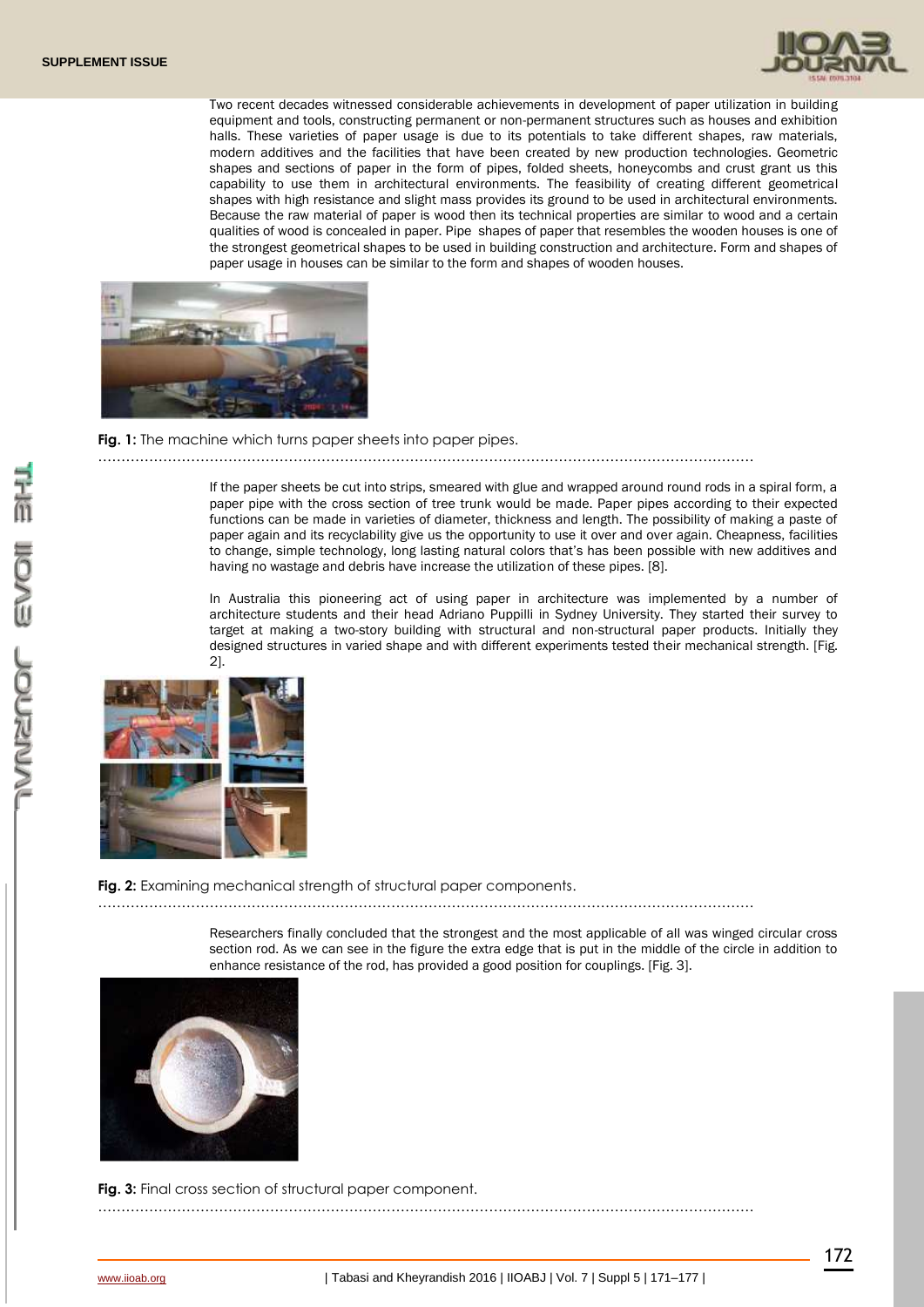

Researchers have examined building materials on their resistance to fire and with adding flame-proof materials have increased the resistance of these materials. After different tests and experiments they finally were able to make a pure paper two-story house. [Fig. 4] structural and non-structural elements of this house is completely made up of recycled, designed and constructed paper. (Papilla, 2003)



#### **Fig. 4:** The final structure made up of structural or non-structural paper components.

#### ……………………………………………………………………………………………………………………………

Shigeru Ban, Japanese architect, has used flat and piped cardboards extensively in building houses, urbanizing, big exhibition halls and emergency shelters. This architect has understood the potentials of paper materials and is one of the pioneers in constructing paper buildings. He has started using paper materials in his works since 1989 and has presented a number of valuable art works so far. [5].

Cardboard cathedral in 2002 was one of Shigeru Ban's famous buildings. Christ earthquake in February 2011, invaded a paralyzing damage to Christ cathedral in New Zealand- it was the symbol of town.To respond to this condition building of the cathedral ignited by the well-known artist of paper materials. Paper pipes with the length of 20 feet incorporated a triangular form. [Fig. 5].



**Fig. 5:** cardboard cathedral in New Zealand.

…………………………………………………………………………………………………………………………… This model has been adopted the same geometrically plans and perspectives but there is a gradual modification in the angles of paper pipes. This cathedral has a capacity of 700 persons. It can be used as an event venue or a concert hall. The target of the architect was the exact opening of the building on the same date of earthquake incident i.e. February 2012.

> One of the latest paper constructions so far is the temporary pavilion of world cup 2014 in the embassy location of Brazil in Japan Tokyo. To present a place to executing different activities of Brazil embassy in world cup 2014, Shigeru Ban designed a temporary pavilion in the opposite patio of the assistance building of this embassy in Tokyo. This strong construction has been made of very firm recycled cardboard and at the opposite side of this beautiful structure there is another magnificent building designed by the





famous Brazilian architect Ruy Ohtake [Fig. 6].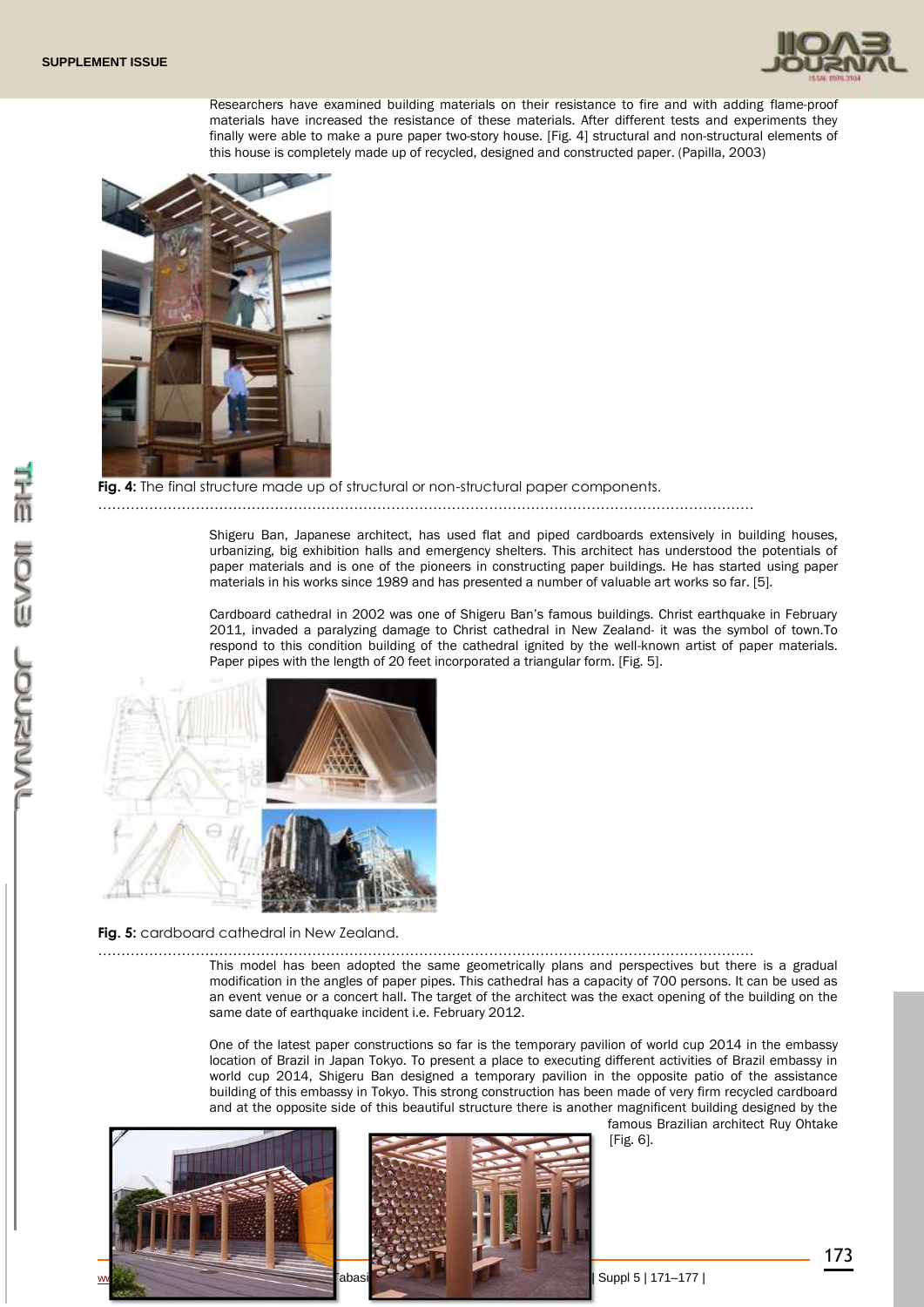

**Fig. 6:** World cup 2014 temporary Pavilion at the arrival place of the Brazilian embassy in Tokyo.

……………………………………………………………………………………………………………………………

This pavilion was constructed by a group of Brazilians in Tokyo and was removed after world cup 2014, the structure of this cardboard building was based on a big pillar and thin rods on top of it that buttresses the translucent and plastic ceiling. This pavilion displays a porous wall from the street view that is filled sporadically with balls. Benches and tables of this place invite various social events. (Ban, 2014)

In our country in 2011 a small house was made with using a factory products of paper pipes in architecture faculty of Shahid Beheshti Uni versity. Even though these pipes were made for nonconstruction targets and basically do not have the necessary applications but have shown the potentials of paper and its hidden qualities in this sample. In Iranian sample two kinds of paper piped were used with the diameters of 17 cm for the walls and 10 cm for covering and ceiling. To couple and connect the walls, ceiling and floor together hemp ropes were passed through these pipes and connect these parts with stitches or pegs together. [Fig. 7] (Sartippour, 2012)



**Fig. 7:** The implemented sample of paper house, designed and engineered by Saeed Mashayekh Farid. ……………………………………………………………………………………………………………………………

## RECYCLE NON-STRUCTURAL PAPER MATERIALS

All the solid wastes (corruptible or none) which are produced in houses, the centers of production, distribution or selling food products, industrial, agricultural and commercial institutes, hospitals and treatment places are called debris. Throwing these debris away in addition to environmental pollutions will destroy a major part of reversible resources. Recycling industry nowadays is supposed to play a vital role in value added and better utilization of resources in the society.

The researchers of Jean University in Spain have taken another step in environmental-friendly aspects and have been successful to produce bricks from the paper waste. In this process they have produced brick from the wastage of paper factories with less cost and expenses. The wastes of paper factories is along with sludge and mixed with clay from the process of water waste treatment and then will be compressed and exit the machine in the form of paste and used for building materials. [Fig. 8]

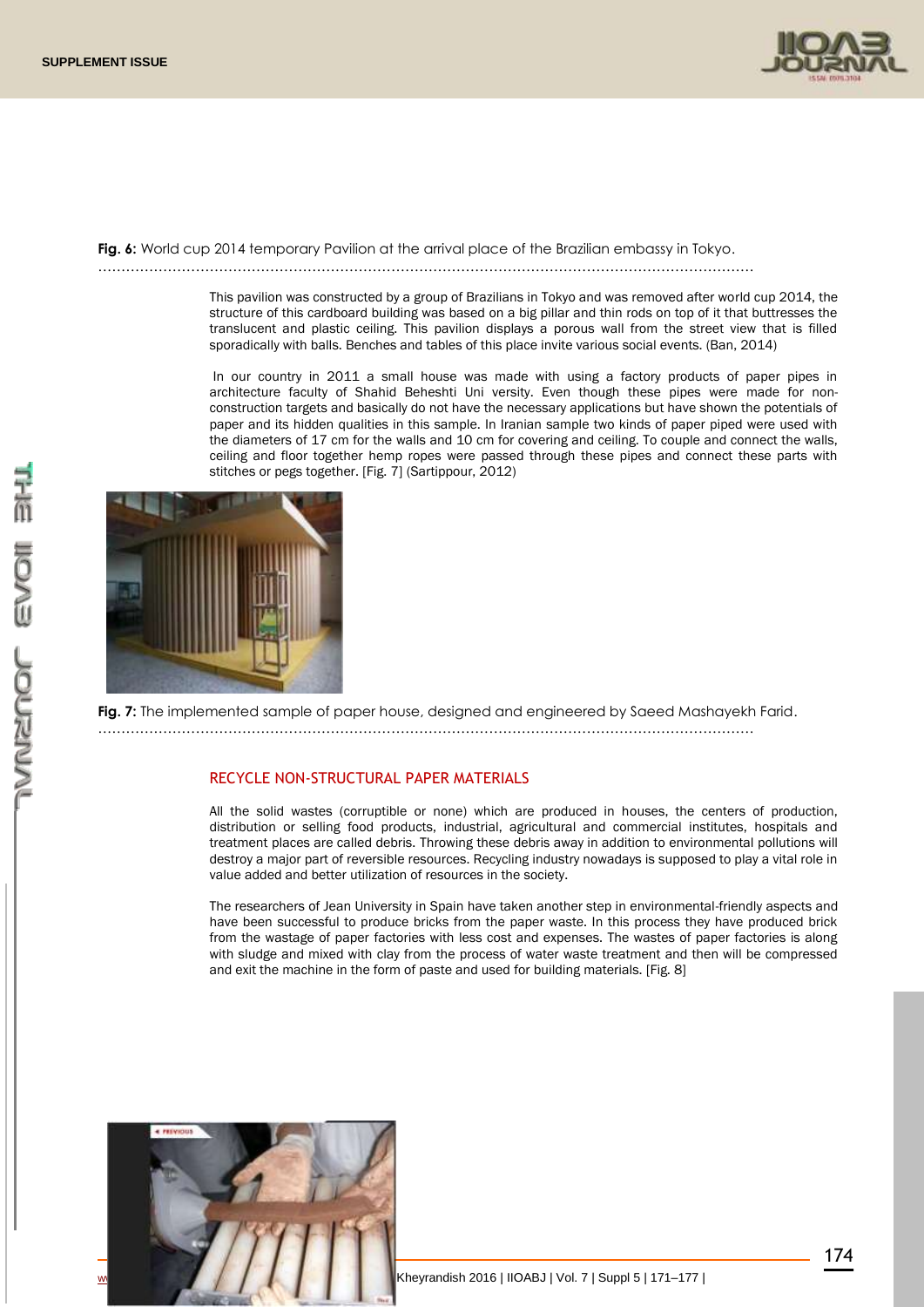

**Fig. 8:** Produced paste from recycled materials.

……………………………………………………………………………………………………………………………

The pieces of paste that are similar to sausages are cut according to the brick's size and measures and put in the furnace. This process demands less time as compared to traditional brick production. The paper bricks that are produced in  $3*1*16$  cm are transmitting temperature rather low that is considered of one of their greatest properties. The other merit of invention of this method is reduction of refuse in the place of refuse burial. [Fig. 9] [3].

Although these bricks have less pressure resistance as compared to traditional ones but they have considerable adherence and plasticity qualities and these properties are acquired by mixing a lot of paper refuse. These researchers are hopeful that adding barely, olive and bio-diesel refuse or sewage sludge to this mixture would make these bricks able to overcome their limitations and shortcomings.



**Fig. 9:** Produced bricks of recycled materials in Spain.

……………………………………………………………………………………………………………………………

According to the priority of recycling refuse and wastage to their removal or burial, Indian researchers have also made paper bricks out of recycled refuse of paper. This was done by Professor Rahul Raleganokar from Visusavaria national technical institute in India (VNIT). The material used in these bricks was 90% from the recycled paper refuse and 10% cement. These combination was implemented mechanically and then the mixture was poured into the mold and compressed under pressure. After taking out from the mold the mixture is exposed to sunlight for some time. This recycled materials is of low cost productionwise and their light weight make them ideal and precious material to be used in buildings. [Fig. 10] [4].



**Fig. 10:** Brick production from recycled material and their trial by Indian researchers.

……………………………………………………………………………………………………………………………

Chemistry researchers of one of the developmental technologies in Eastern Azerbaijan science and Technology Park were successful in producing super-light cellulose bricks from recycled paper fibers.In the production of this super-light brick they used cellulose recycled paper fibers that is considered to be a kind of natural polymer so that after mixing these materials together and molding them, these bricks can be used without any mortar or material added to them. Papers of dry cellulose refuse or newspaper and cartons enter the recycling line and after recycling they turn into paper paste they will be mixed with materials like polymers, Resins and others. Then they are put in contraction molds. Due to existence of humidity in paper structure of these bricks they will be exposed to a flow of dry air or driers to become as designed blocks. [Fig. 11]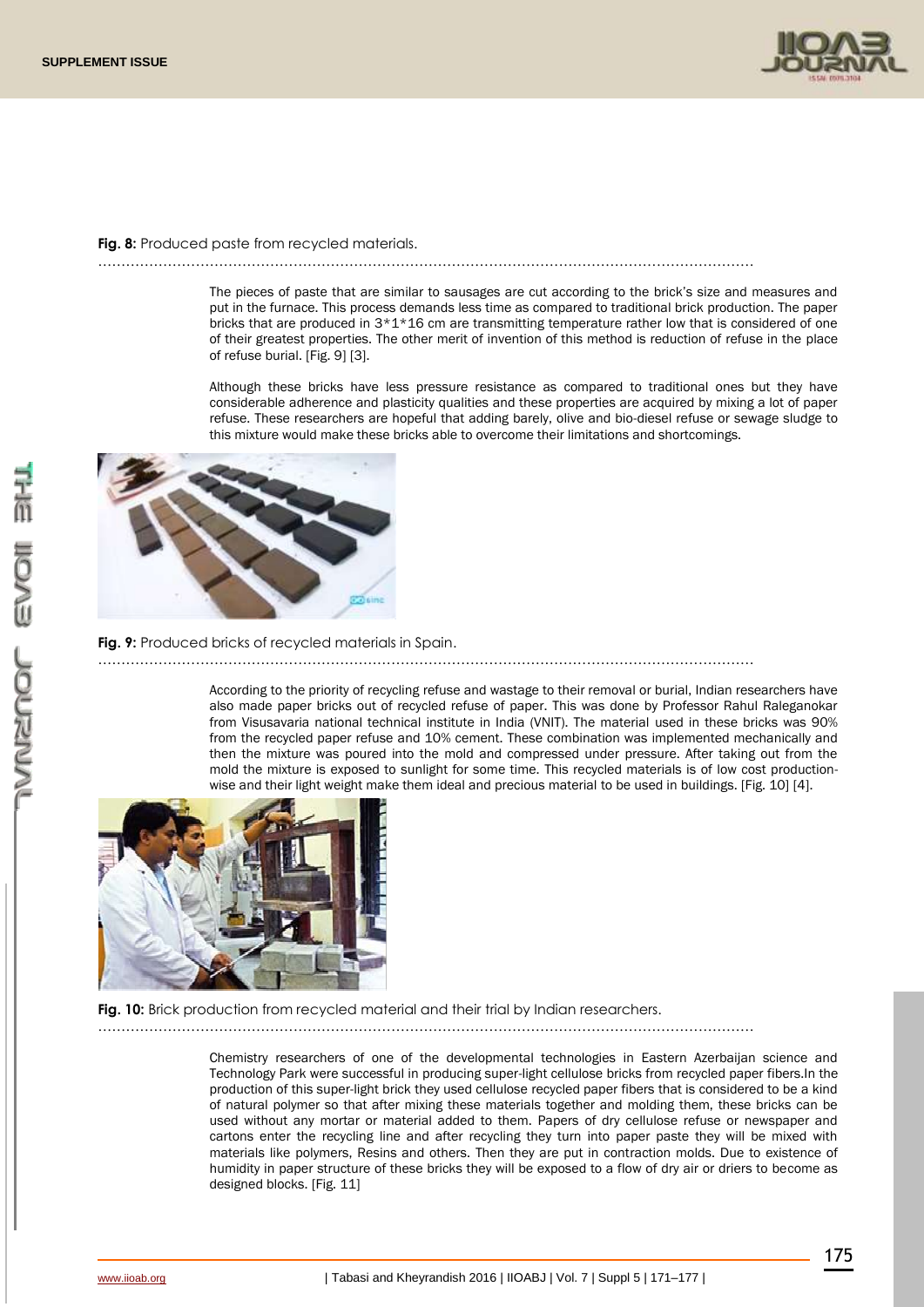



**Fig. 11:** Production of bricks from recycled materials by Iranian researchers.

……………………………………………………………………………………………………………………………

Because these bricks do not require any mortar or added materials, for installation they connect together like pieces of puzzle and then a number of rods are passed through them and couple the bricks to the main structures of the building. These bricks can be used in non-porter walls, blade wall and interior parts of the building like EPS walls, and the mixture of these bricks are of ultra-light materials that their density is 0.5 g/cm3 or 500 kg/m3, if we compare these numbers with building materials and structures similar to them the number will rise to 900-1700 kg/m3 and because in construction the lighter the weight of the materials the safety of the building is higher this makes the product superb. If you utilize these bricks in the building there is no need of painting because these bricks can be produced with any color and the fireproof property of these bricks is another merit that makes them superior to easily-catch-fire EPS walls. These bricks can be resistant to fire to 500 centigrade degree. After production of these bricks, their samples were given to Tabriz University students of civil engineering and the results were positive and after being approved by authorities and grabbing enough financial supports the mass production would be triggered very soon. [1].

Practical utilization of this product have been implemented in false ceilings and partition walls. These bricks with their ultra-light weight can be really economical and can decrease the cost of building to 30% of the total cost of construction.

According to surveys in brick production from recycled material and paper refuse, for better utilization of these materials and their mass production, it seems that there are shortcomings in these materials that can limit their usage. One of the pitfalls of paper materials is their low level of strength against humidity. In this field a number of surveys have been conducted that we will consider them. The researchers of Italian institute De Technologika headed by Roberto Singollani have invented a tool to connect cellulose fibers available in paper to nano- particles to create new properties in paper for example paper becomes resistant to water, finds some magnetic properties, becomes florescent or resists against bacteria. The results of this survey were published in Journal of materials. [1].

Researchers of our country have also conducted a number of researches in which they have applied colored coverings based on polymer to make fabric, paper and any kind of building materials water-proof. With utilization of this covering we can make fabric, paper and wood water-proof. This covering penetrates inside the surface and the polymer covering permeates slightly inside the crust while a thin layer of Nylon also covers the surface and make it perfectly water-proof. Because this covering is polymer, it has a great deal of resistance against acid, alkaline and also environmental changes and also is strong against friction and color peeling and chipping. These polymer coverings suggest a wide range of colors from colorless and lucid layers to other colorful spectrums.

The low resistance against fire is the other shortcoming of paper materials. Thus we can add chloride ammonium to the mixture in initial production stages and it makes the bricks more resistant to fire and incineration process starts with delay and difficulty. Or we can add Silicate sodium solution to the mixture to make it fire-proof. Of course the detail of applying these materials demands more field and operational work. (Najafi, 2007)

Thus with fundamental studies regarding block and brick production issues with the use of refuse and wastage and removing their shortcomings, we can achieve a new generation of green and sustainable materials in our country. Now we elaborate on the merits and qualities of prominent properties of bricks produced from recycled materials. Maybe the most significant property of these materials are the light